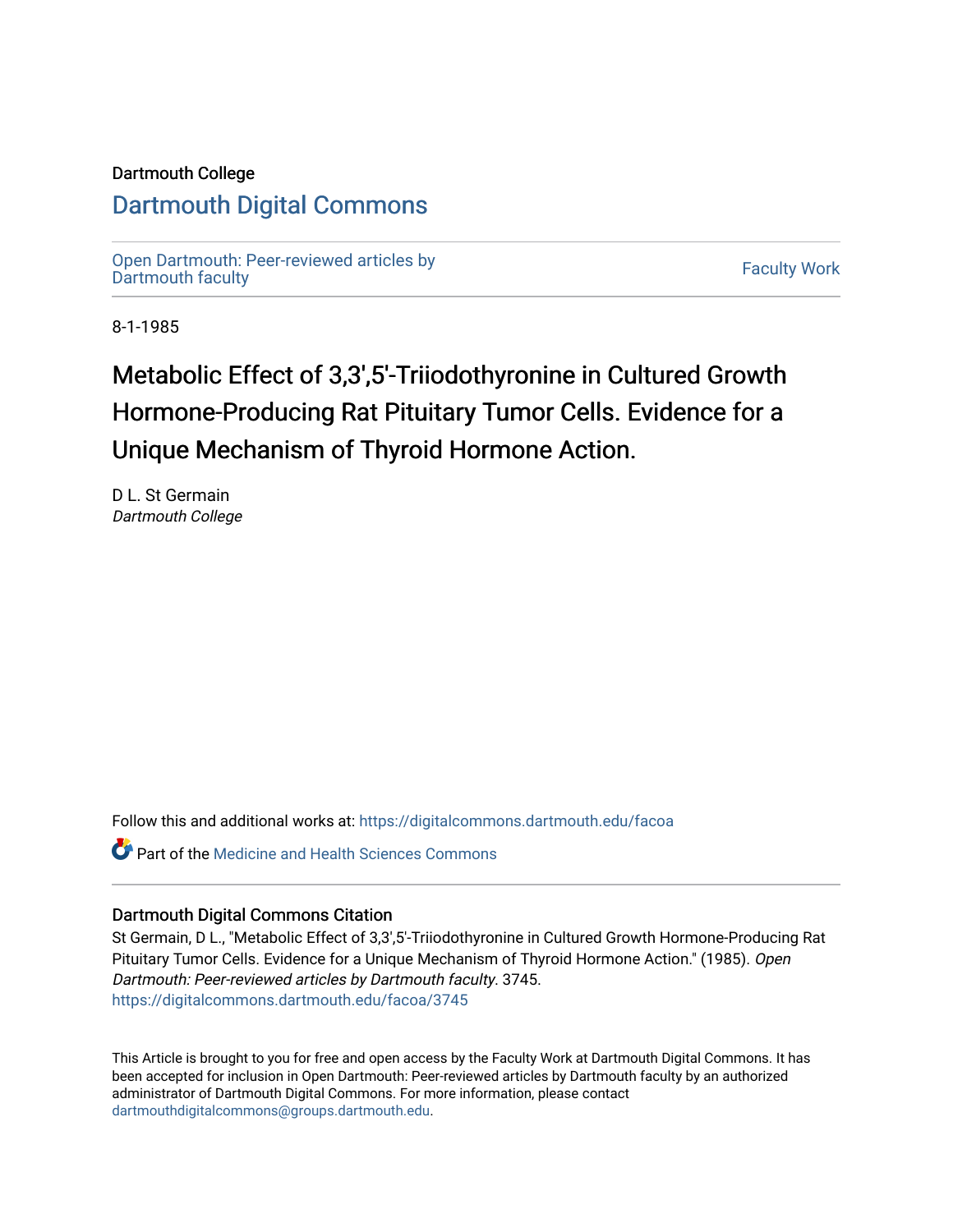## Metabolic Effect of 3,3',5'-Triiodothyronine in Cultured Growth Hormone-producing Rat Pituitary Tumor Cells

Evidence for a Unique Mechanism of Thyroid Hormone Action

#### Donald L. St. Germain

Departments of Medicine and Physiology, Dartmouth Medical School, Hanover, New Hampshire 03756

#### Abstract

Physiologic levels of  $3,3',5'$ -triiodothyronine (rT<sub>3</sub>) are generally believed to have minimal metabolic effects in the pituitary gland and other tissues. In the present studies, the regulatory role of  $rT_3$  and other thyroid hormones on iodothyronine 5'deiodinase (15D) activity was studied in a growth hormoneproducing rat pituitary tumor cell line  $(GH<sub>3</sub>$  cells). ISD activity was thiol-dependent and displayed nonlinear reaction kinetics suggesting the presence of two enzymatic processes, one having a low Michaelis constant  $(K_m$  for thyroxine  $[T_4]$  of 2 nM) and a second with a high  $K_m$  value (0.9  $\mu$ M). Growth of cells in hormone-depleted medium resulted in a two- to 3.5-fold increase in low  $K_m$  15<sup>'</sup>D activity ( $P < 0.001$ ). The addition of thyroid hormones to the culture medium resulted in a rapid, dosedependent inhibition of low  $K_m$  15<sup>T</sup> activity with the following order of analogue potency:  $rT_3 \geq T_4 > 3.5.3'$ -triiodothyronine (T<sub>3</sub>). Using serum-free culture conditions, rT<sub>3</sub> was  $\sim$  50 times more active than  $T_3$ . These inhibitory effects were noted within 15 min of hormone addition and could not be attributed to substrate competition with  $T_4$ . These findings suggest that the control of  $T<sub>4</sub>$  to  $T<sub>3</sub>$  conversion by thyroid hormones in the anterior pituitary gland is mediated by a unique cellular mechanism that is independent of the nuclear  $T_3$  receptor; and under some circumstances,  $rT_3$  may play a regulatory role in controlling this enzymatic process.

#### Introduction

The metabolic actions of thyroid hormones appear to be mediated primarily through the interaction of 3,5,3'-triiodothyronine  $(T_3)^1$  with specific nuclear receptors (1). In the various growth hormone-producing rat pituitary tumor cell

J. Clin. Invest. © The American Society for Clinical Investigation, Inc. 002 1-9738/85/08/0890/04 \$ 1.00

Volume 76, August 1985, 890-893

lines (GH cells) for example,  $T<sub>3</sub>$  is the most potent thyroid hormone analogue in stimulating glucose consumption (2), growth hormone production (3), and amino acid transport (4), and these effects correlate well with the proportion of nuclear binding sites occupied by  $T_3$ . Although 3,3',5'-triiodothyronine  $(rT<sub>3</sub>)$  also has agonist activity in GH cells, 1,000-fold greater concentrations are required, presumably due to the nuclear receptor having a significantly lower affinity for  $rT_3$  (5). In other systems, the metabolic effects of  $rT_3$  also appear to be minimal (5).

In the present studies, we used the  $GH<sub>3</sub>$  cell line to investigate the regulatory effects of thyroid hormones on a low Michaelis constant  $(K_m)$  iodothyronine 5'-deiodinase (I5'D) process (type II). Our finding that  $rT_3$  is a potent and rapid inhibitor of this enzymatic process suggests that thyroid hormone control of  $T<sub>3</sub>$  formation in anterior pituitary tissue is mediated through a unique cellular mechanism that is independent of the nuclear  $T_3$  receptor.

#### Methods

GH3 cells were obtained from the American Type Culture Collection (Rockville, MD) and were routinely grown in 75-cm2 plastic flasks and 100-mm plastic culture dishes using Ham's F-10 culture medium supplemented with 2.5% fetal calf serum (FCS), 15% horse serum (HS), and gentamycin (50  $\mu$ g/ml) in a humidified atmosphere of 5%  $CO<sub>2</sub>/95%$  air. Medium was routinely changed twice weekly. In some experiments cells were grown to near confluence in standard medium and then transferred and maintained for 4 d in serum-free Ham's F-10 or in Ham's F-10 supplemented with FCS (10%) that previously had been treated with either charcoal (6) or an ion exchange resin (7). According to the manufacturer's (HyClone Laboratories, Logan, UT) specifications, the  $T_4$  and  $T_3$  levels were 12.7  $\mu$ g/dl and 118 ng/dl, respectively, in the FCS and 2.9  $\mu$ g/dl and 47 ng/dl, respectively, in the HS. Treatment of FCS either with charcoal or with an ion exchange resin was demonstrated to remove >99% of the iodothyronines.

Experiments were performed with cells at the near confluent stage of growth and 48 h after the last medium change. Cells were harvested by scraping with a rubber policeman, washed twice with ice-cold buffer  $(0.25 \text{ M})$  sucrose, 0.02 M Tris-HCl, pH 7.6, 1 mM  $MgCl_2$ , 2 mM CaCl<sub>2</sub>, 0.1 mM dithiothreitol [DTT], 5% glycerol), then resuspended in the same buffer and sonicated using a sonic dismembrator (Artek Systems Corp., Farmingdale, NY) for 25 <sup>s</sup> at a setting of 45. The sonicate was centrifuged at 800  $g$  for 10 min and the supernatant was used immediately for determination of I5<sup>D</sup> activity as previously described  $(8, 9)$ . T<sub>3</sub> production rates were quantified by radioimmunoassay (RIA) using stable thyroxine  $(T_4)$  as a substrate at concentrations of 0.002-3.0  $\mu$ M in the presence of added DTT. The T<sub>4</sub> content of the supernatant fraction, before the addition of stable  $T<sub>4</sub>$  or enrichment with DTT, was determined by RIA in ethanol extracts (8). Protein concentration was determined by the method of Lowry et al. (10).

Portions of this work were presented at the 60th meeting of the American Thyroid Association, New York, September 1984.

Address correspondence to Dr. St. Germain, Division of Endocrinology, Dartmouth Medical School, Hanover, NH 03756.

Received for publication 28 February 1985.

<sup>1.</sup> Abbreviations used in this paper: DTT, dithiothreitol; FCS, fetal calf serum; GH cells, growth hormone-producing cell lines; HS, horse serum; 15'D, iodothyronine 5'-deiodinase;  $K_m$ , Michaelis constant; rT<sub>3</sub>, 3,3',5'-triiodothyronine;  $T_3$ , 3,5,3'-triiodothyronine;  $T_4$ , thyroxine.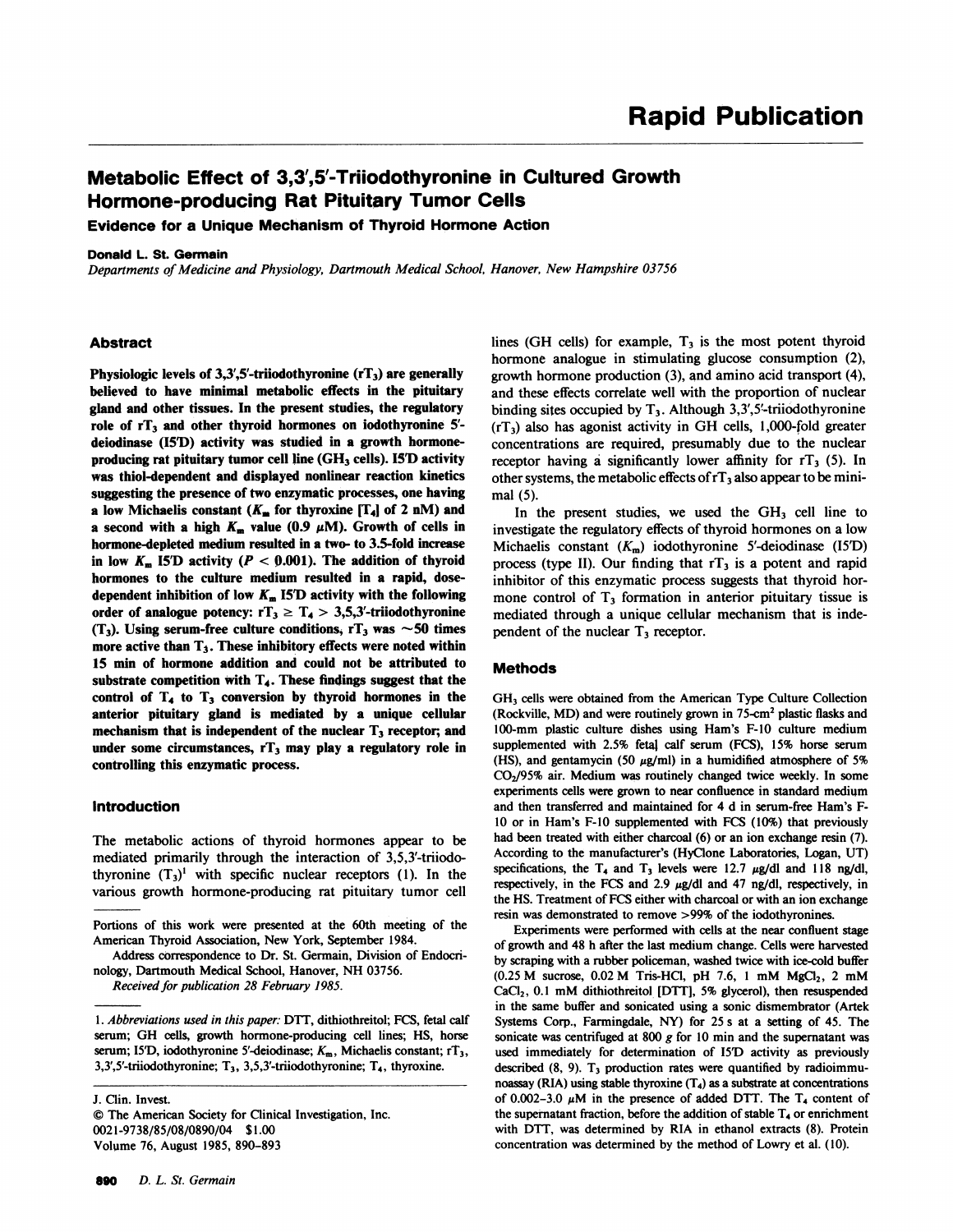Several experiments were performed to characterize and define the optimal conditions for quantifying 15<sup>D</sup> activity in  $GH_3$  cells: (a) enzyme activity in supernatants was found to be a linear function of both protein concentration (up to 11 mg/ml) and incubation time (up to 45 min) and was dependent on the presence of sulfhydryl reducing agents (maximum activity at 20 mM DTT). (b) No  $T<sub>3</sub>$  formation was noted in supernatants heated to 80'C for 45 min before incubation with  $T<sub>4</sub>$  and DTT. (c) Incubation of supernatants with known concentrations of stable  $T_3$  (at 37°C for 45 min in the presence of 20 mM DTT) failed to disclose any evidence of  $T<sub>3</sub>$  degradation. (d) Enzyme activity determined 1-4 d after a medium change varied by <15% and was the same during either the log or near confluent stages of growth.

The uptake of  $rT_3$  by  $GH_3$  cells was determined by incubating cells in medium containing a known specific activity of  $^{125}I$ -rT<sub>3</sub> (New England Nuclear, Boston, MA). Cells were then harvested, washed, and sonicated as above, and the amount of radioactivity in the supernate fraction was determined. The  $rT_3$  content was calculated after correcting for the proportion of counts due to  $^{125}I$  as determined by electrophoresis (11). Stable  $rT_3$  was obtained from Calbiochem-Behring Corp., La Jolla, CA.

Kinetic data were analyzed using Eadie-Hofstee plots, and nonlinear plots were resolved into two components as previously described (9). Statistical comparison was performed using the unpaired  $t$  test. All results are given as mean±SE.

#### **Results**

15<sup>T</sup> activity in GH<sub>3</sub> cell supernatants demonstrated nonlinear reaction kinetics suggesting the presence of two enzymatic processes having  $K_m$  values of 2.4±1.0 nM ( $n = 4$  experiments) and  $0.9\pm0.3 \mu$ M (Fig. 1). Corresponding values for the maximum velocity were  $23\pm7$  fmol T<sub>3</sub>/min mg protein and  $32\pm6$ fmol  $T_3$ /min mg protein. The addition of 0.5 mM 6-n-propyl-2-thiouracil to cell sonicates (in the presence of <sup>5</sup> mM DTT) inhibited  $T_3$  production by <10% at low substrate concentrations (10 nM T<sub>4</sub>) but by 53% ( $P < 0.001$ ) at T<sub>4</sub> concentrations of 3  $\mu$ M (data not shown). In subsequent experiments 15<sup>T</sup>D activity was determined using supernatant substrate concentrations of 10 or 50 nM  $T_4$  and 20 mM DTT; these conditions permit quantification of primarily the low  $K<sub>m</sub>$  process.

The effect on 15'D activity of culturing cells in medium supplemented with different serum preparations is shown in Fig. 2. Cells grown in Ham's F-lO medium supplemented with 10% FCS manifested only 46% of the activity noted in cells cultured in standard medium. However, cells maintained in serum-free medium or in the presence of 10% resin-treated or



Figure 1. Kinetic analysis, utilizing an Eadie-Hofstee plot, of I5'D activity in GH<sub>3</sub> cells. Cells were cultured in standard medium containing 2.5% FCS and 15% HS. Enzyme activity was determined using T<sub>4</sub> concentrations of 0.002-1.0  $\mu$ M and 20 mM DTT. T<sub>4</sub> concentrations on the abscissa are expressed in nanomoles per liter. Points represent the mean of duplicate values, which differed <15%. Prot, protein.



Figure 2. The effect of different medium conditions on I5<sup>D</sup> activity in GH<sub>3</sub> cells. Cells were grown to near confluence in standard medium (FCS/HS) and then transferred and maintained for four additional days in the medium indicated. 15D activity was determined using a  $T_4$  concentration of 10 nM and 20 mM DTT. Values represent the mean $\pm$ SE of triplicate determinations.  $\epsilon$ ,  $P < 0.001$ compared with cells maintained in untreated FCS. Prot, protein.

charcoal-treated FCS showed a two- to 3.5-fold increase in I5'D activity, suggesting that one or more components of serum exerted inhibitory effects on enzyme activity. The addition of  $T_4$ ,  $T_3$ , or  $T_3$  to the culture medium resulted in significant inhibitory effects on 15'D activity. Dose response curves, as determined in serum-free medium, are shown in Fig. 3. In this experiment,  $rT_3$  was somewhat more active than  $T_4$  and 50 times more active than  $T_3$  in inhibiting I5<sup>T</sup> activity. Additional experiments ( $n = 5$ ) using both serum-free conditions and medium supplemented with resin-treated FCS confirmed that the order of potency of these analogues was  $rT_3 \geq T_4$  $>$  T<sub>3</sub>. In medium supplemented with resin-treated FCS, T<sub>3</sub> concentrations of  $>10^{-9}$  M were required to inhibit 15<sup>D</sup> activity. Thyronine, at concentrations up to  $10^{-7}$  M, inhibited this process by  $\lt 10\%$ .

The potential of  $rT_3$  acting as a competitive substrate with  $T<sub>4</sub>$  in the reaction mixture was assessed by determining the rate of  $T_3$  formation in the presence of both added  $T_4$  (50 nM) and  $rT_3$ . Concentrations of  $rT_3$  of up to 10 nM had no effect on  $T_3$  production rates. Quantitation of  $rT_3$  cellular uptake revealed that 4 h after the addition of  $10^{-8}$  M rT<sub>3</sub> to the culture medium, supernatant concentrations of  $rT_3$  were  $\sim$ 5 nM in cells grown in serum-free medium and 0.4 nM in cells maintained in medium supplemented with resin-treated FCS. Thus, even at high medium  $rT_3$  concentrations, the supernatant concentrations of  $rT_3$  were insufficient to affect  $T_3$  production rates when 50 nM  $T_4$  was provided as substrate in the reaction mixture. Furthermore, the concentration of  $T_4$ (as determined by RIA) in supernatants derived from cells grown in medium supplemented with resin-treated FCS and either  $10^{-8}$  M or  $10^{-7}$  M T<sub>4</sub> were 0.7 nM and 7 nM, respectively; concentrations that would not add significantly to the rates of  $T<sub>3</sub>$  formation in the reaction mixture.<sup>2</sup>

<sup>2.</sup> Based on the measured sonicate protein concentration and the known values of protein content and cellular volume of GH cells (12), the actual intracellular concentrations of  $rT_3$  and  $T_4$  can be calculated. For cells incubated for 4 h in medium containing 10% FCS, intracellular  $rT_3$  and  $T_4$  concentrations were equal to the total medium concentrations of these iodothyronines. Under serum-free medium conditions, the intracellular concentrations were  $\sim$ 30-fold greater than the medium concentrations.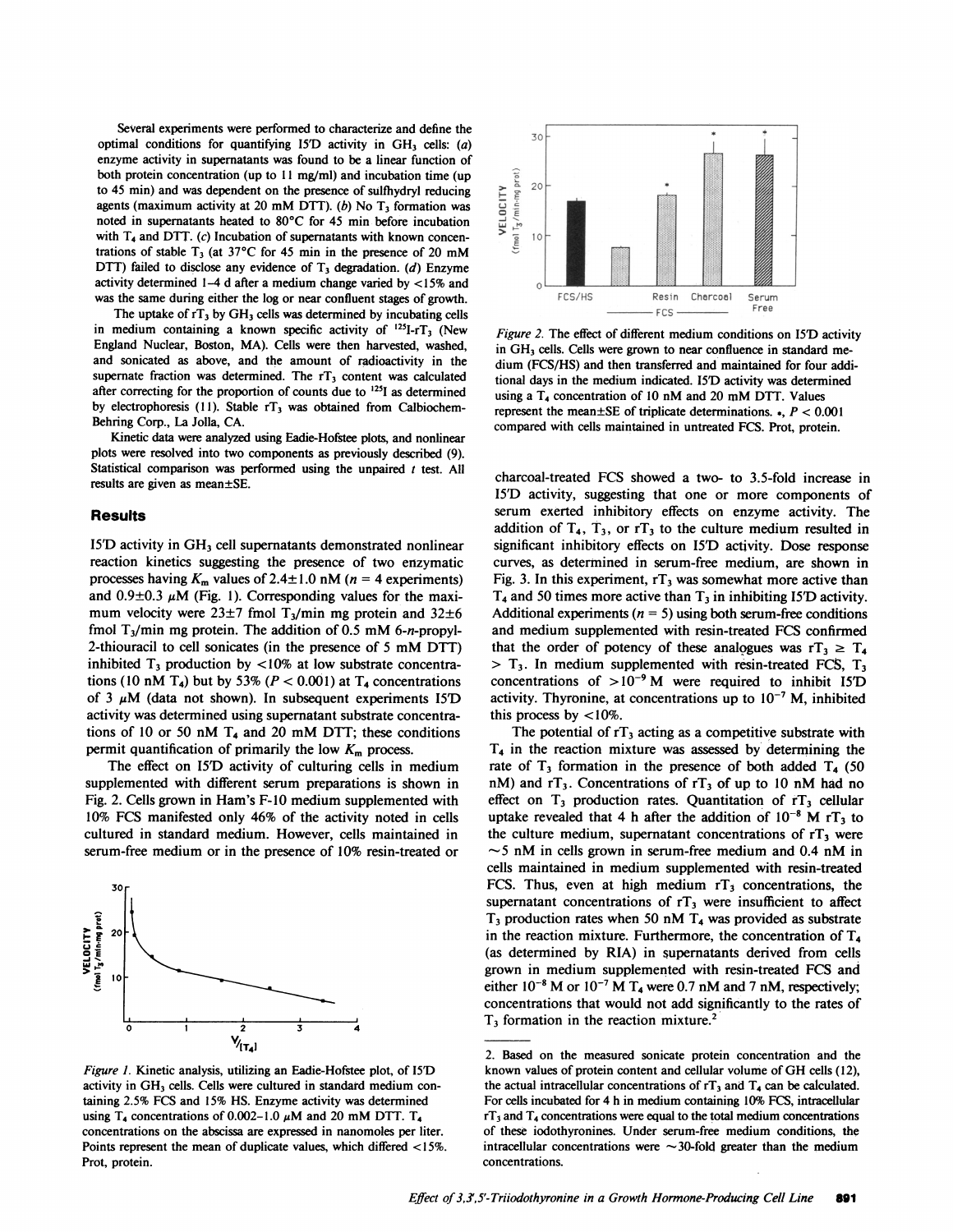

Figure 3. Dose response curves of the inhibitory effects of thyroid hormones on I5D activity in GH<sub>3</sub> cells. Cells were grown to near confluence in standard medium and then transferred and maintained for four additional days in serum-free Ham's F-10 medium. Iodothyronines were added to the culture medium 4 h before harvesting. 151D activity was determined using <sup>a</sup> T4 concentration of <sup>50</sup> nM and <sup>20</sup> mM DTT. Points represent the mean of triplicate determinations, which differed <5%.

The regulatory effect of  $rT_3$  on 15<sup>T</sup> activity was shown to be quite rapid (Fig. 4). Significant inhibition was noted within 15 min of adding  $rT_3$  to the medium and was near maximal at 2 h. A similar time course of inhibition was shown for  $T<sub>4</sub>$ .

#### Discussion

I5'D activity in  $GH_3$  cells was shown in the present studies to be a thiol-dependent process with nonlinear reaction kinetics suggesting the presence of two enzymatic pathways having markedly different  $K_m$  values for  $T_4$ . A differential sensitivity of these two processes to the inhibitory effects of PTU was also noted, These findings are similar to those previously described in homogenates of rat anterior pituitary glands (9, 13) and cerebral cortex (14). Our findings differ, however, from a prior report using  $GH_3$  cells where only a high  $K_m$ process (3.8  $\mu$ M) was identified (15). The failure to detect a low  $K<sub>m</sub>$  process in this latter study may have been secondary to the low concentrations of DTT used (2 mM) and the relative insensitivity of the  $T_3$  RIA (3.75 pg/tube lower limits of detection vs. 0.2 pg/tube in the present studies [8, 91).

Recent studies have shown that low  $K<sub>m</sub>$  15<sup>T</sup>D activity is



Figure 4. Time course of the inhibitory effect of  $10^{-8}$  M rT<sub>3</sub> on I5<sup>T</sup>D activity in GH<sub>3</sub> cells. Cells were grown to near confluence in standard medium and then transferred and maintained in medium containing  $10\%$  resin-treated FCS. The  $rT_3$  was added to the culture medium before harvesting at the times indicated. 151D activity was determined using a T<sub>4</sub> concentration of 50 nM and 20 mM DTT. Points represent the mean of triplicate determinations, which differed <5%.

The effects of thyroid hormones on I5D activity in various tissues are complex (16). In liver and kidney homogenates,  $rT_3$  inhibits  $T_3$  formation by substrate competition with  $T_4$  for a high  $K<sub>m</sub>$  (type I) I5<sup>D</sup> process (17). The suppressive effects of thyroid hormones on low  $K_m$  (type II) 15<sup>T</sup>D activity in  $GH_3$ cells, however, cannot be attributed to this mechanism. Our demonstration that  $rT_3$  is a potent inhibitor of this process contrasts sharply with the weak agonist activity of this analogue on other metabolic processes (2, 5) and strongly suggests that a unique regulatory mechanism, independent of the nuclear T3 receptor, is responsible for this effect. Further evidence for this is the finding that relatively high concentrations of  $T<sub>3</sub>$  $(10^{-9}$  M in medium containing serum), which have been shown by other investigators to stimulate significantly growth hormone production and maximally suppress thyrotropinreleasing hormone receptors in  $GH<sub>3</sub>$  cells (18), had no effect on 15D activity. A recent report (19) demonstrating that the injection of  $T_4$  or  $T_3$  in the rat is more effective than  $T_3$  in inhibiting pituitary and cerebral cortex I5D activity, suggests that the order of iodothyronine potency found in  $GH_3$  cells is also applicable in vivo. The cellular processes responsible for these regulatory effects are uncertain. Leonard et al. (20), however, have recently suggested that the  $T_3$ -dependent inhibition of 15D activity in rat pituitary and cerebral cortex is mediated by a posttranscriptional mechanism that increases the rate of degradation or inactivation of the enzyme.

To date, a 5-deiodinase process has not been described in pituitary tissue and none could be demonstrated in the present study in  $GH_3$  cells when  $T_3$  was used as a substrate. This finding, together with the near equal potency of  $T_4$  with  $rT_3$ , suggests that the regulatory effects of  $T<sub>4</sub>$  on 15<sup>T</sup>D activity are direct and not mediated by conversion to  $rT_3$ .

An intriguing question raised by these studies is the possible role of  $rT_3$  in the control of  $T_4$  to  $T_3$  conversion in the pituitary and brain. Although  $rT_3$  appears to be a potent regulator of this metabolic process, its free concentration in normal human serum is  $\sim$ 40-fold lower than that of T<sub>4</sub> (21). Thus,  $T_4$  rather than  $T_3$  is likely to exert the principle physiologic control over this process. This thesis is consistent with reports that the administration of  $rT<sub>3</sub>$  to normal human subjects has no effect on the serum levels of  $T_4$ ,  $T_3$ , thyrotropin, or the thyrotropin response to thyrotropin-releasing hormone (22, 23). In nonthyroidal illness, however, marked alterations occur in thyroid hormone metabolism, which may result in decreased serum free  $T_4$  levels and increases in serum free  $T_3$ levels of up to 15-fold (21). Under such circumstances, inhibitory effects of  $rT_3$  on 15<sup>T</sup> activity may become significant.

#### **Acknowledgments**

The author would like to thank Dr. P. Reed Larsen for the generous gift of the  $T_3$  and  $T_4$  antiserum, Dr. Valerie Anne Galton and Dr. Lee A. Witters for support and advice, and Ms. Roberta McLain for technical assistance.